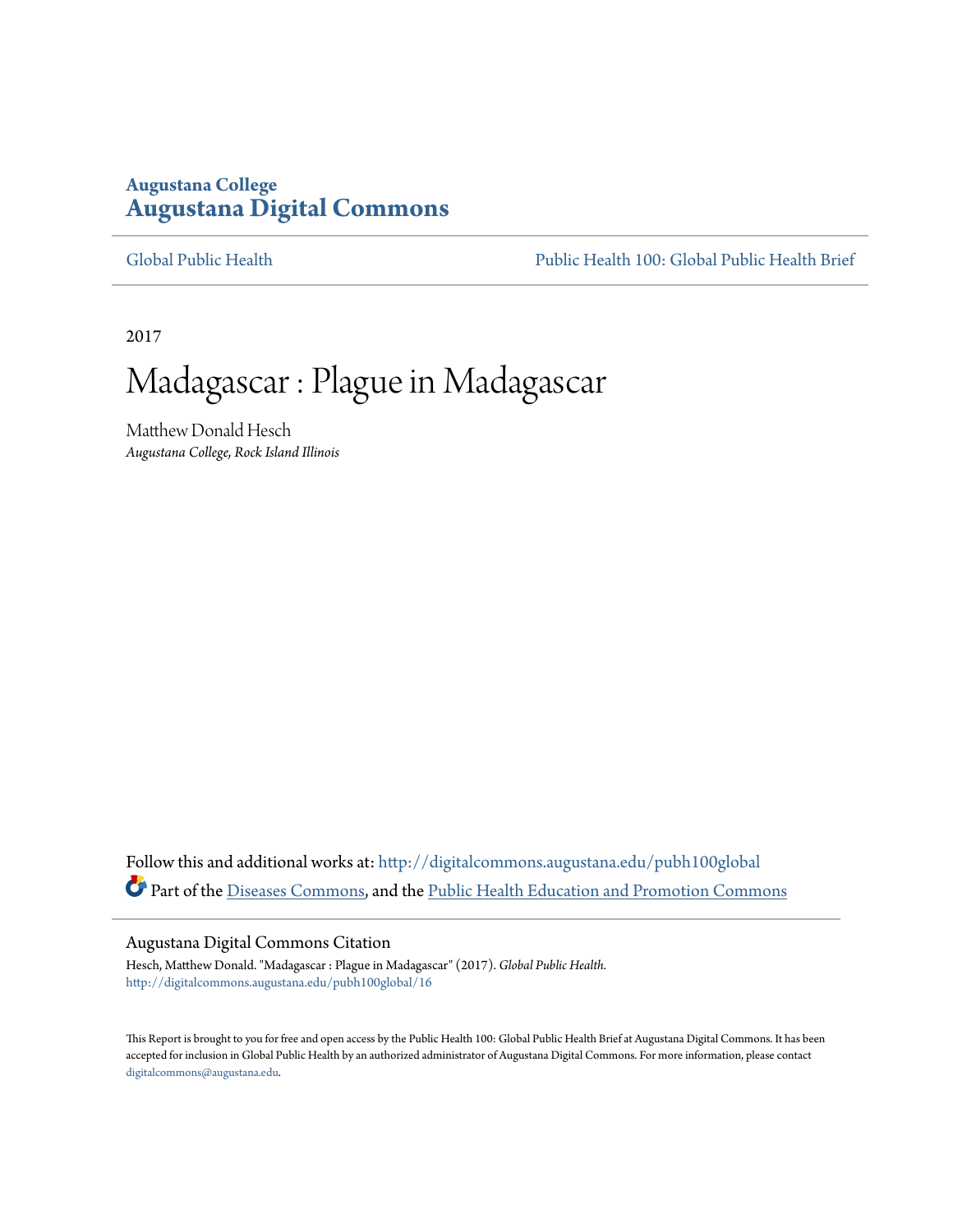# Matt Hesch

### Plague in Madagascar

#### **Location**

Madagascar is an island country off the southeast coast of Africa in the Indian Ocean.

#### **Population and Language**

While Madagascar is located very close to Africa, most of its population is more related to Indonesia than Africa. Madagascar's total population is 24,430,000 people as of 2016. Over 90% of the total population is Malagasy and they primarily speak Malagasy, which is written in Latin (Southall, 2017).

#### **Religion and Government**

Madagascar doesn't have a national religion, but around two-fifths of the population practices



traditional beliefs, which pertain to ancestor worship (Southall, 2017). Madagascar has a republic government with Prime Minister Solonandrasana Olivier Mahafaly in charge. The republic government has two legislative branches, National Assembly and Senate (Southall, 2017). The population votes for their president by popular vote and then the president appoints the prime minister (Southall, 2017).

# **Public Crisis**

Currently, Madagascar is in a major political crisis that originated from an unconstitutional change of

government in 2009 (The World Bank, 2016). This crisis has halted the economic growth and has severely affected Madagascar's economic and social outcomes (The World Bank, 2016).

#### **The Plague**

In 1898, plague became an endemic in Madagascar's central